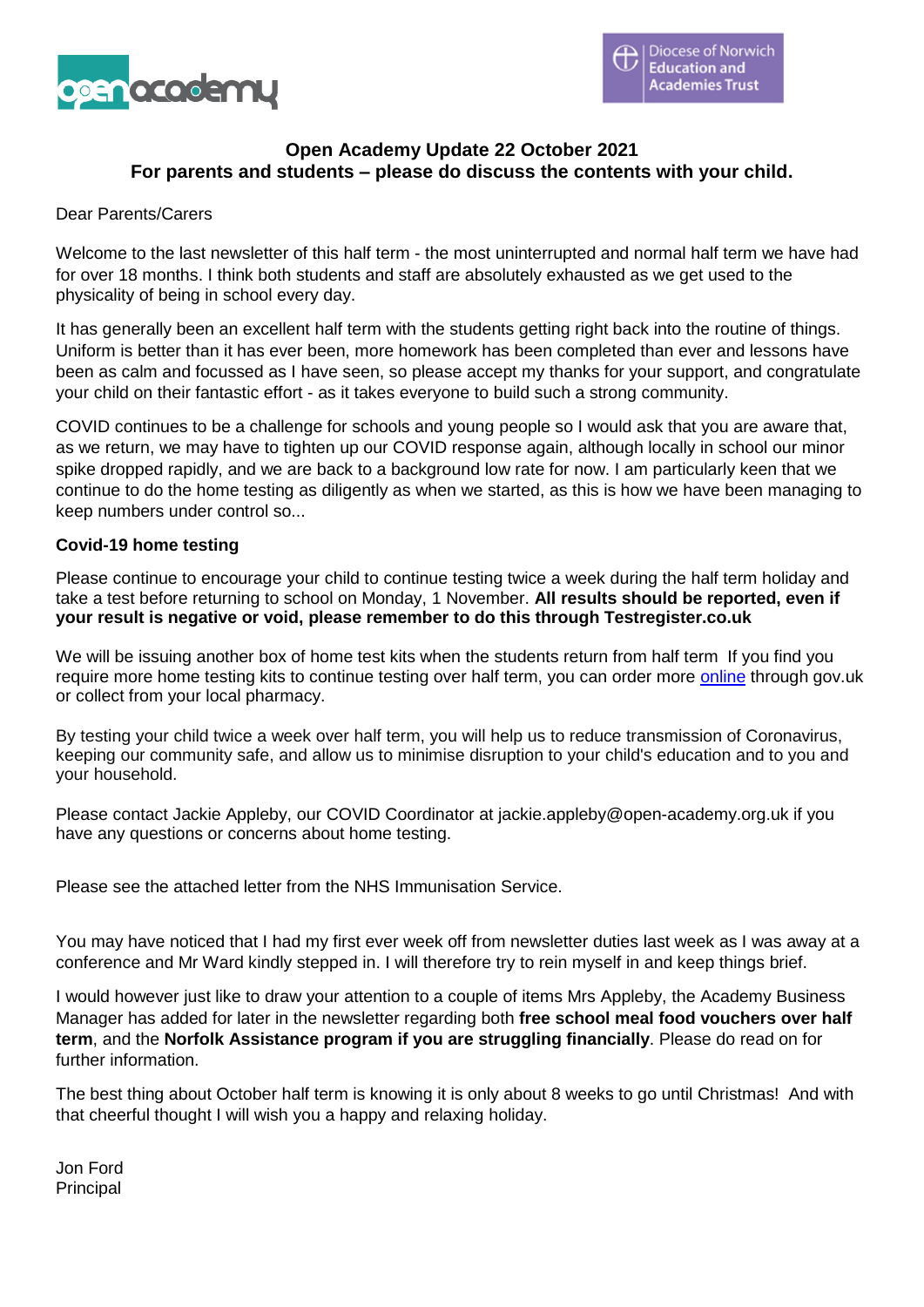

### **Contents:**

- **1. Free School Meals**
- **2. Families in Hardship**
- **3. Year 7 News**
- **4. Year 8 News**
- **5. Year 9 News**
- **6. Year 10 News**
- **7. Year 11 News**
- **8. Sixth Form News**
- **9. Careers**
- **10. Library News**
- **11. PE**
- **12. Attendance**
- **13. Chaplain's Reflection**

## 1. **Free School Meal Vouchers**

Parents of students eligible for free school meals will receive a voucher with a value of £15 per child to cover the October half term holiday. These should be received on or shortly after 23 October.

### Mrs Appleby Business Manager

## 2. **Families in hardship and needing wider support**

In addition to the offer of FSM vouchers for eligible families, we have been informed that there is support available for families who are facing hardship and need support.

Anyone experiencing hardship may be able to receive support through the Norfolk Assistance Scheme (NAS), which may be able to provide support for food, fuel, clothes and other essential household items to families experiencing hardship.

Families may get in touch with NAS via their dedicated website which includes an online application form at Norfolk [Assistance](https://www.norfolk.gov.uk/care-support-and-health/support-for-living-independently/money-and-benefits/norfolk-assistance-scheme) Scheme - Norfolk County Council or if you are unable to access the internet, call 0344 800 8020.

Mrs Appleby Business Manager

## **3. Year 7 News**

No update.

Mrs Pearsall – Head of Year 7 Mrs Middleton – Assistant Head of Year 7

## **4. Year 8 News**

It's been what has felt like a long half term, but we are finally there. Students have been fantastic since September, we've seen students grow in confidence, focusing on their learning and developing new skills. There is just short of 10,000 achievement points issued this half term, students really are amazing and doing incredibly well with LEARNT. We would like to thank parents/carers for their continued support and hope you will share the success with your child.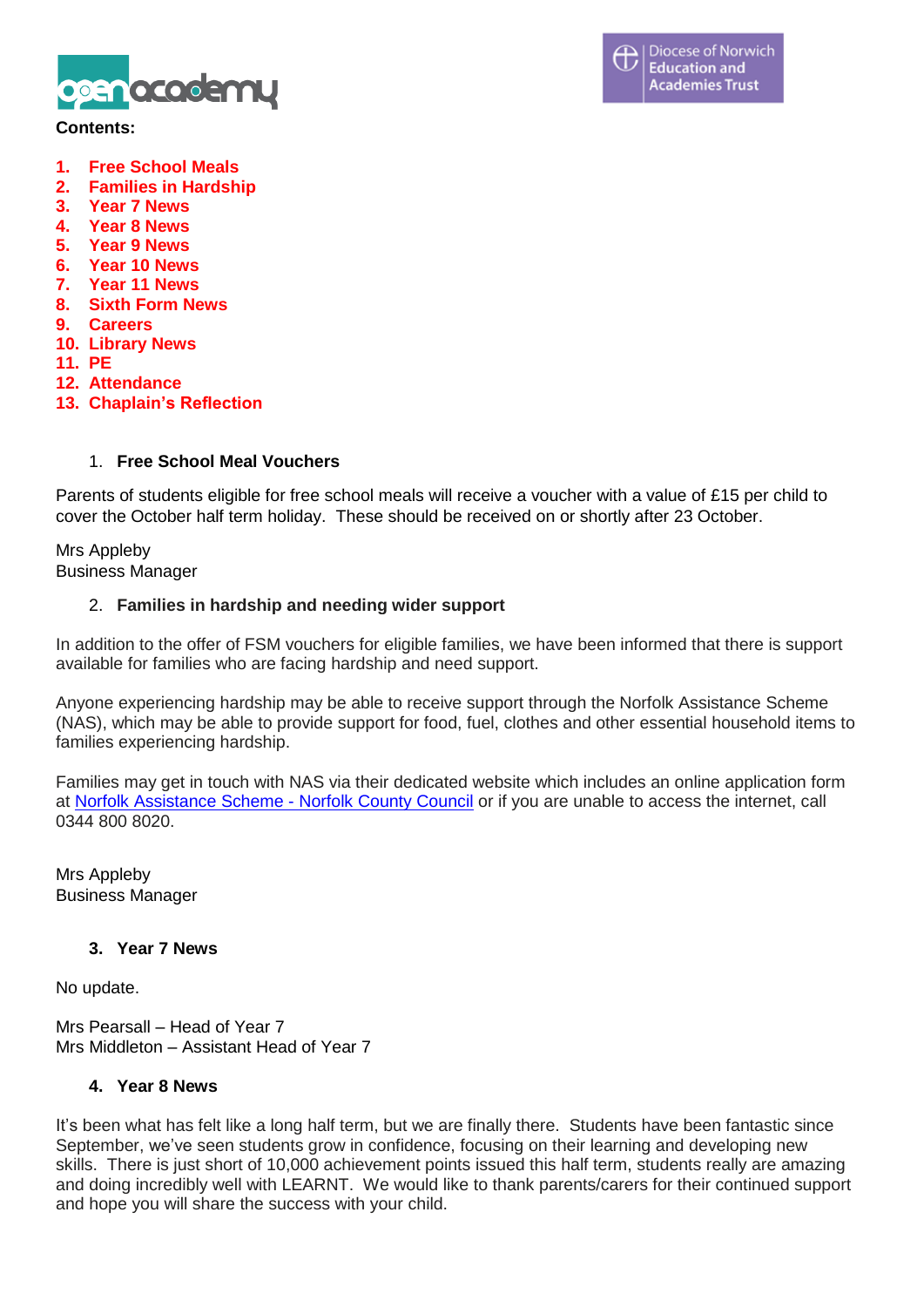

This week we have seen some of the student leadership team representing the school at meetings with external visitors and professionals. We are so proud that they have been chosen to represent the school and how they have truly engaged in the Open way. Well done to them all.

Each week we are seeing different names in the weekly top achievers. These are the students with the most achievement points this half term, which has also changed since the assembly on Monday: Isioma Onuchukwu, Luke Edge, Layla Moody, Tyler Paul, Thomas Hardy, Lily-Anna Nash, Millie Hagger, Charlie Mann, Hallie, Chandler, Keira Boyd and Jayden Alden.

Top tutor group for this half term, it was a very close call with only 10 points in it, well done to Mr Mundy/Mr Coyne's I8, they have just beaten Mr Walters D8. Mr Walter's tutor group did have the highest attendance for the last two weeks in the year group, and second highest in the whole school.

A couple of reminders, football training will continue on Wednesdays after school along with Hub sessions Monday – Thursday. Students attending Hub sessions have been reviewed and timetables will be updated, please can parents/carers check your child's timetables before they return to school on Monday, 1 November. The new knowledge organisers will be issued when we return.

We hope you all have a well-deserved restful, relaxing break and look forward to welcoming everyone back in November.

Ms Whitwood and Mr Crawford - Heads of Year 8 Mrs Lamb - Assistant Head of Year 8

## **5. Year 9 News**

The first half term is complete, it has been a long one, but a rewarding one. The year group have continued to persevere with all the challenges thrown at them. They are over half way through their journey at Open Academy from Y7-11. They are again doing well to keep attending school even with the cold season beginning, which is fantastic.

Achievement points continue to flood in for fantastic behaviour and effort in learning.

The current tally for this week is:

AED – 113 LGA – 152 RPH – 114 NST – 147

A nice increase for the final week on what was achieved previously.

Weekly late detentions are improving with less time now being spent at the end of the day on a Friday. This is great to see and will hopefully continue to improve next half term. In total for this last week 839 late minutes (14 hours) have been recorded across Year 9. This is a reduction of 95 minutes from the previous week.

I want to end with a big thank you to all those who have been helping to support the learning being made in school. Without the support from home we would not be seeing the improvements we are with our students. I hope that you all have a wonderful relaxing week and I look forward to seeing the students once again on the 1st November for the run up to Christmas.

Mr Pickup – Head of Year 9 Mrs Smith – Assistant Head of Year 9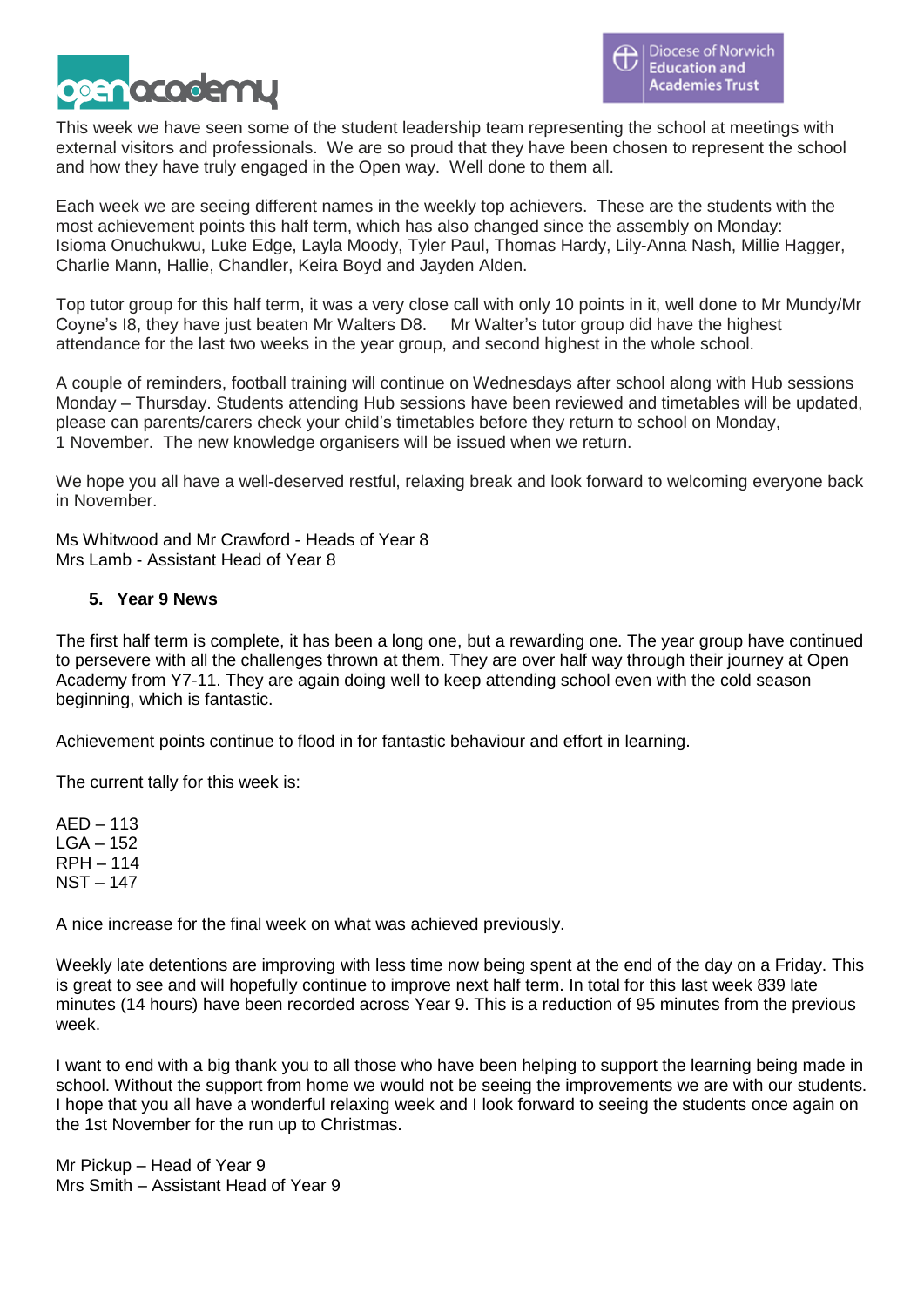

## **6. Year 10 News**

We made it! It's been a challenging 7 weeks, but we have done it! Thank you once again for all your support with attendance, homework and uniform and working with us. We genuinely appreciate everything you do for your children's learning and the school.

Overall this half term Year 10 have achieved 5,727 achievement points. That is a staggering amount. Our students have been amazing this half term and we are so proud of their start to the year.

The students with the most achievement points this week are: Nathan Freeman, Georgina Barnes, Jude Abramson, James Hoye, Rebecca Knight, Summer MacCormack, Owen Middleton, William Orr, Samih Ozkan and Katie Scrivener. Well done to you all.

The students with the most achievement points over the half term are: Tommy Bluett, Joshua Carter-Strike, Ella Iftimie-Hau, Owen Middleton, Erin O'Neill, William Orr, Charlie Palmer, Dalia Rosca, Gerrard Sandell, Zac Skells and Rose Wheatley.

Those students who have struggled to complete their homework will be invited to after school Hubs and it will be added to their timetables. If any student wants to complete homework in Hub after school then please ask them to talk to myself or Mrs Roe. If you have any problems accessing Microsoft Teams for homework then please let us know also.

We wish you a happy and healthy half term holiday.

Mr Lambert – Head of Year 10 Mrs Roe – Assistant Head of Year 10

## **7. Year 11 News**

I have been so proud of the students this half-term, they have approached their Year 11 with such maturity and an excellent work ethic. The period 6 lessons are going really well and the students are really reaping the benefits of going to them. I look forward to this work ethic continuing next half-term.

Thinking ahead to next half-term, I wanted to remind parents that leggings are not permitted as school trousers.

I would like to officially welcome our Year 11 Student Leadership Team! I look forward to working with them over this year on projects such as organising the prom, fund raising and much, much more!

Head Student Leaders – Mackenzie Culley & Brandon Alden

Deputy Head Student Leaders – Jess Ramm & Hayden Warrior

Senior Prefects – Izzy Taylor, Scarlett Taylor, Joseph Sizer & James Scoones

Prefects – Jack Teasdale, Emily Perrett, Jess Druce, Jordan Page, Connor Matthews, Alfie Deadman, Ethan Brown, Kye Cooper, Jess Wicks, Kamile Reginaite, Ethan Lowe, Rhea Gager, Sofia Marinova, Lucy

Healey, Bonnie Billington-Howes, Sophie Smith, Ella Ash Emma Tyrrell & Faith Berry.

I hope the students have a restful and fun half-term break; they deserve it.

Mrs Clayton – Head of Year 11 Mrs Roberts – Assistant Head of Year 11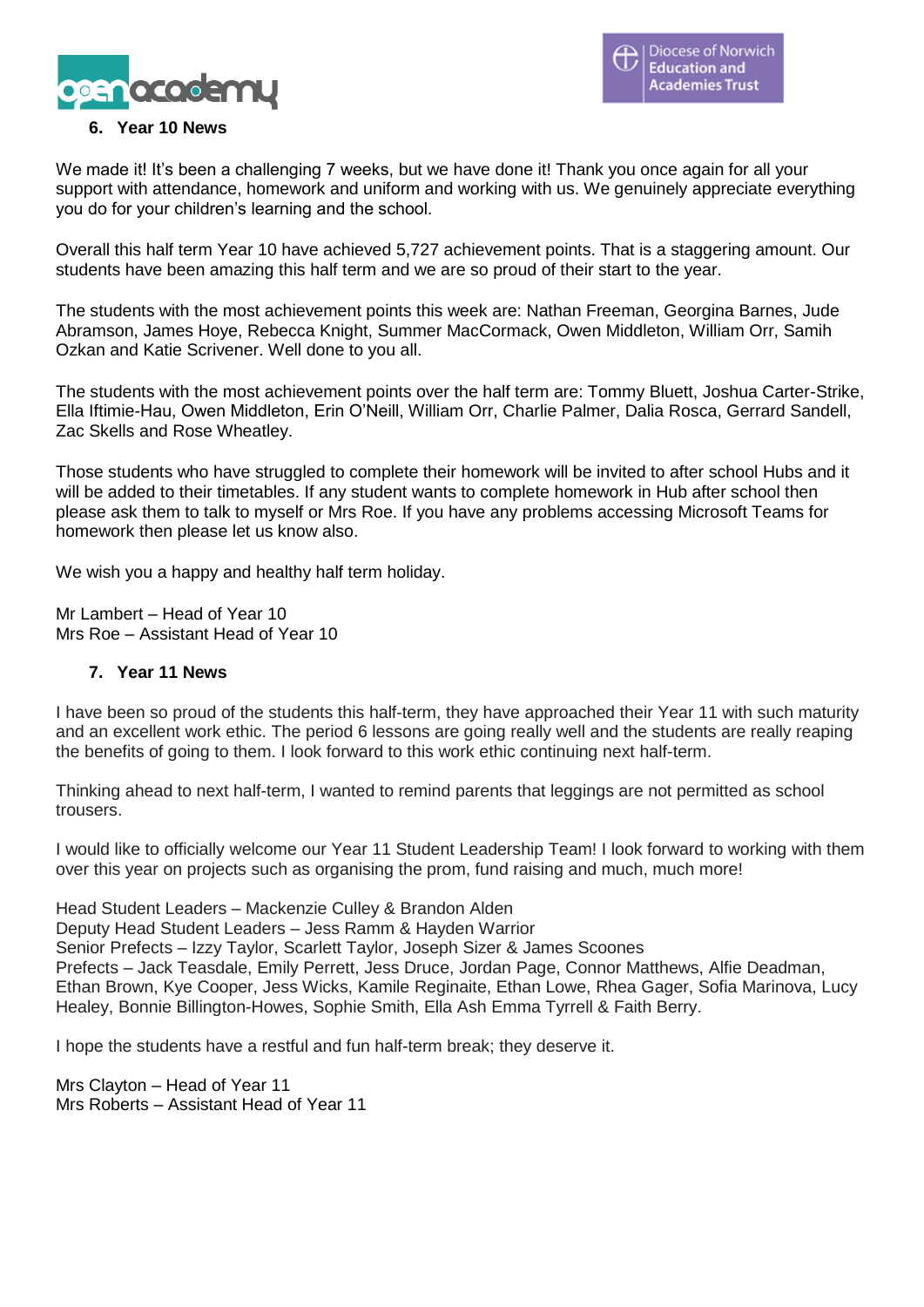

# **8. Sixth Form News**

## **UCAS Day**

The plan for the UCAS day on Tuesday, 2 November is as below. Students should arrive on the day with their draft personal statement completed. If they don't know how to go about doing this, they should speak to Ms Davies or myself. We will be based in the football block for the day.

**09:00 – 09:50** – Applying for Uni and Personal Statement Presentation, plus time for questions

**09:50 – 10:00** – 10 minute video taking students through the application process

**10:00 – 10:25** – On hand to take questions re: application process, and review / feedback on personal statement drafts

**10:25 – 10:50** – Break

**10:50 – 12:30** – On hand to take questions re: application process, and review / feedback on personal statement drafts

**12:30 – 13:00** – Lunch

**13:00 – 14:30** – On hand to take questions re: application process, and review / feedback on personal statement drafts

**14:30 – 15:00** – Wrap-up activity going over next steps and tips for how to prepare for university

We are also hoping that one of the HECs from NUA will be able to drop in (maybe virtually) for an hour or so to talk through portfolios and applications for those interested in applying for arts.

## **NCS**

On Monday, 1 November, Tuesday, 2 November, and Wednesday, 3 November students will be picked up by the NCS minibus at approximately 9am and dropped back to the academy at 3pm. They will not be staying over night, but will return to school each day. Students should wear suitable clothing for outdoor activities, and bring a small bag of spare clothes just in case you get wet!

Students will then be off timetable all day on the following days completing NCS workshops and then a Social Action Project. They will be based at school on these days:

Workshops: 5, 6 and 8 November

Social action project dates:

15 November 23 November 2 December 10 December 13 December

## **PPE1**

Many Year 12s will also have started in class assessments, and PPE1 exams will start for both year groups after half term. Year 12 exams will be in the class (students, please speak to your teachers about when this will be), and Year 13 will have formal exams in the hall. A timetable has now been issued for Year 13. Please ensure students take time to speak to their class teacher about content in the exams. It is highly important that students take these assessments seriously as the grades from these will help their subject teachers decide their predicted grades for UCAS.

Have a wonderful and safe half term everybody!

Mrs Molloy Head of Sixth Form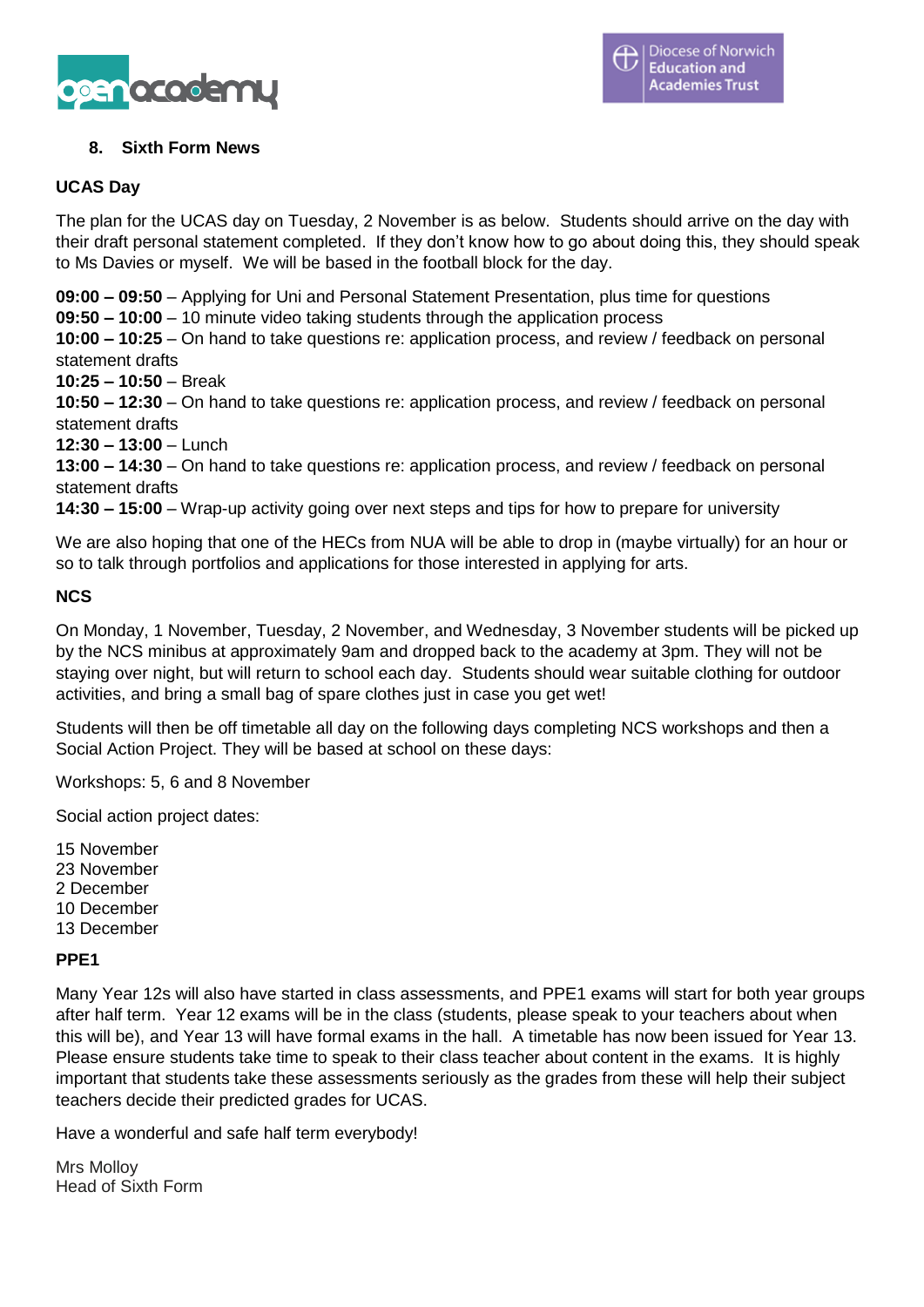

# **9. Careers**

For our October 'Sector of the Month' we are revisiting 'Sport and Leisure'. This ties in with the relaunch of our football programme with Sheringham FC and highlights the huge range of careers available in the industry for young people. The following link describes the sector: <https://www.icanbea.org.uk/app/explore/industries/sports-leisure-35/> and the kinds of roles available from fitness coach to e-sports journalist. In addition, new specialist universities such as UCFB show how fast the sector is growing across Britain:

<https://www.ucfb.ac.uk/>

There are a number of activities and work experience opportunities coming up over the next month or so aimed at Year 11 students and above. Virtual WEX at the NHS will be of particular interest to students who study Health & Social Care or are interested in careers Biological Sciences. The flyer below gives dates and details of how to apply.

Sixth Form and College Open Days are being held across the county this term to help young people with their next steps. The best way to find out when events are happening is to look at the 'Events' information on the organisations own website or go to [www.helpyouchoose.org](http://www.helpyouchoose.org/) the website for Norfolk schools and colleges. For those students who are interested in pursuing a career in technical education (Science, Maths, Engineering, Technology or Health Sciences) it is worth having a look at the offer from University Technical College Norfolk (UTCN), located in Old Hall Road, Norwich. The school accepts students in Year 10 and Year 12 and further details can be found at <https://utcn.org.uk/>UTCN run regular open events and tours throughout the year. Students who are more inclined to music and the performing arts may consider Access Creative College in Norwich. Further information can be found at: <https://www.accesscreative.ac.uk/locations/norwich-college/>

For all events, contact the relevant institution to book your place unless otherwise stated. Speakers for Schools are running a fascinating selection of free talks in the week commencing 1 November. Of particular interest is a talk by Alex Holmes of The Diana Award, a charity set up to support anti-bullying in schools and which awards students who help others overcome the trauma of being bullied. This award was won by former Open Academy student Reece Roxby.

NOREOLK AND NORWICH UNIVERSITY HOSPITALS NHS FOUNDATION TRUST **YEAR 11 VIRTUAL WORK EXPERIENCE JOIN US FOR A 6 WEEK INTERACTIVE PROGRAMME WEEKLY TEAMS SESSIONS BETWEEN 4:30PM AND 6:30PM DATES** 02/11/2021, 09/11/2021, 16/11/2021, 23/11/2021, 30/11/2021 & 07/12/2021 **ENGAGE WITH A VARIETY OF CLINICAL AND NON-CLINICAL NHS PROFESSIONALS! LEARN MORE ABOUT CAREERS AND APPRENTICESHIPS IN THE NHS! FEATURING THE FOLLOWING NNUH DEPARTMENTS: LEARNING AND DEVELOPMENT NURSING, PAEDIATRICS AND MIDWIFERY ALLIED HEALTH PROFESSIONALS SCIENCE AND PHARMACY MEDICINE CORPORATE APPLICATIONS OPEN NOW!** PLEASE EMAIL APPLICATION FORMS TO: SKILLS ACADEMY@NNUH.NHS.UK **APPLICATIONS CLOSE Wednesday October 20th 2021** 

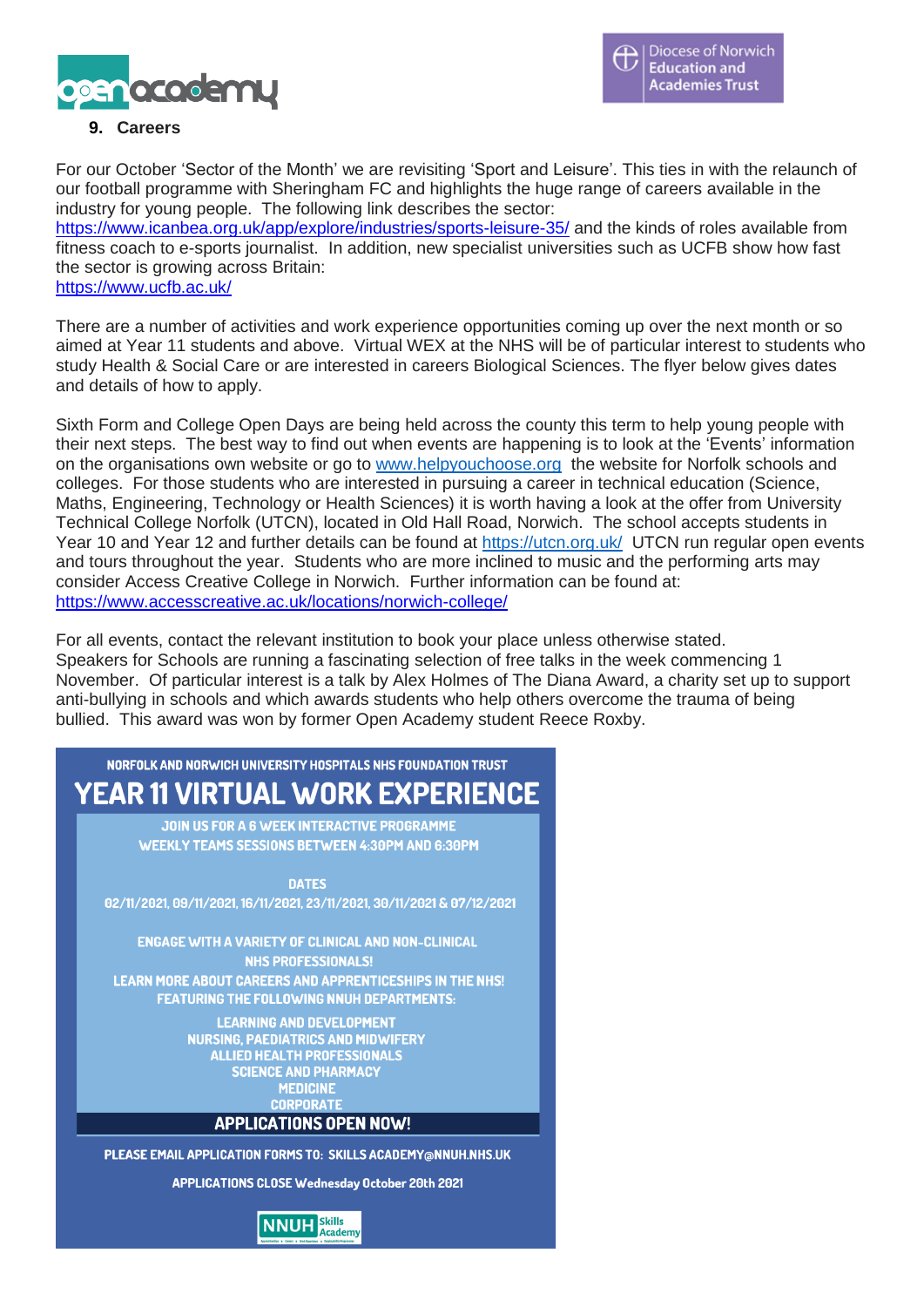

Mrs Davies Careers Facilitator and Assistant Head of Sixth Form

## **10. Library News**

We wish students a restful break over the holiday and hope they find some time to relax with a good book! Students are still able to access our eBook platform over the holidays by going to:

#### <https://openacademy.eplatform.co/>

With over 3000 eBooks, from popular favourites to new and upcoming authors, students are sure to find something they will enjoy. Students can also customise the platform to adjust font size and background colour making it a perfect tool for students with reading difficulties. Students can log into the platform with their school email and password.

While students are at home, can we also ask them to look for any lost or waylaid library books that have gone astray. We have approximately 500 books overdue across all year groups and would ask that these are returned as soon as possible.

Finally, we'd like to do a quick promo for our library Twitter account. We regularly share book recommendations as well as news and updates from the library. You can check it out/follow us at @library\_oa

Miss Ling Librarian

### **11. PE**

Thank you to all parents and students who have purchased our new Open Academy PE polo. We have seen so many students in correct PE kit and looking smart in their tops.

Students have also commented that they feel more comfortable when wearing these rather than our old cotton polo tops.

We believe the issue of stock with the suppliers has been resolved, therefore anyone who has not been able to order a top will now be able to do so. Please speak to your child's PE teacher or Head of Year if this is an issue.

Finally, please see below the extra-curricular activities timetable for after half-term, we are looking forward to increasing our extra-curricular to our students:

## **PE Extra Curricular Timetable**

#### **Nov – Dec 2021**

| Monday                        | Tuesday                 | Wednesday                           | Thursday                          | Friday |
|-------------------------------|-------------------------|-------------------------------------|-----------------------------------|--------|
| Girls Dance/ Gym<br>(BWH)     | Girls Football<br>(SHO) | <b>Girls Basketball</b><br>(RPE)    | Girls Cricket/<br>Rounders (RPE)  |        |
| Yr7&10 Boys<br>Football (SLA) |                         | <b>Yr8 Boys Football</b><br>(MPI)   | <b>Yr9 Boys Football</b><br>(SRI) |        |
| DofE training<br>(RPE)        |                         | Yr11 BTEC Sports<br>HUB (BWH & SLA) |                                   |        |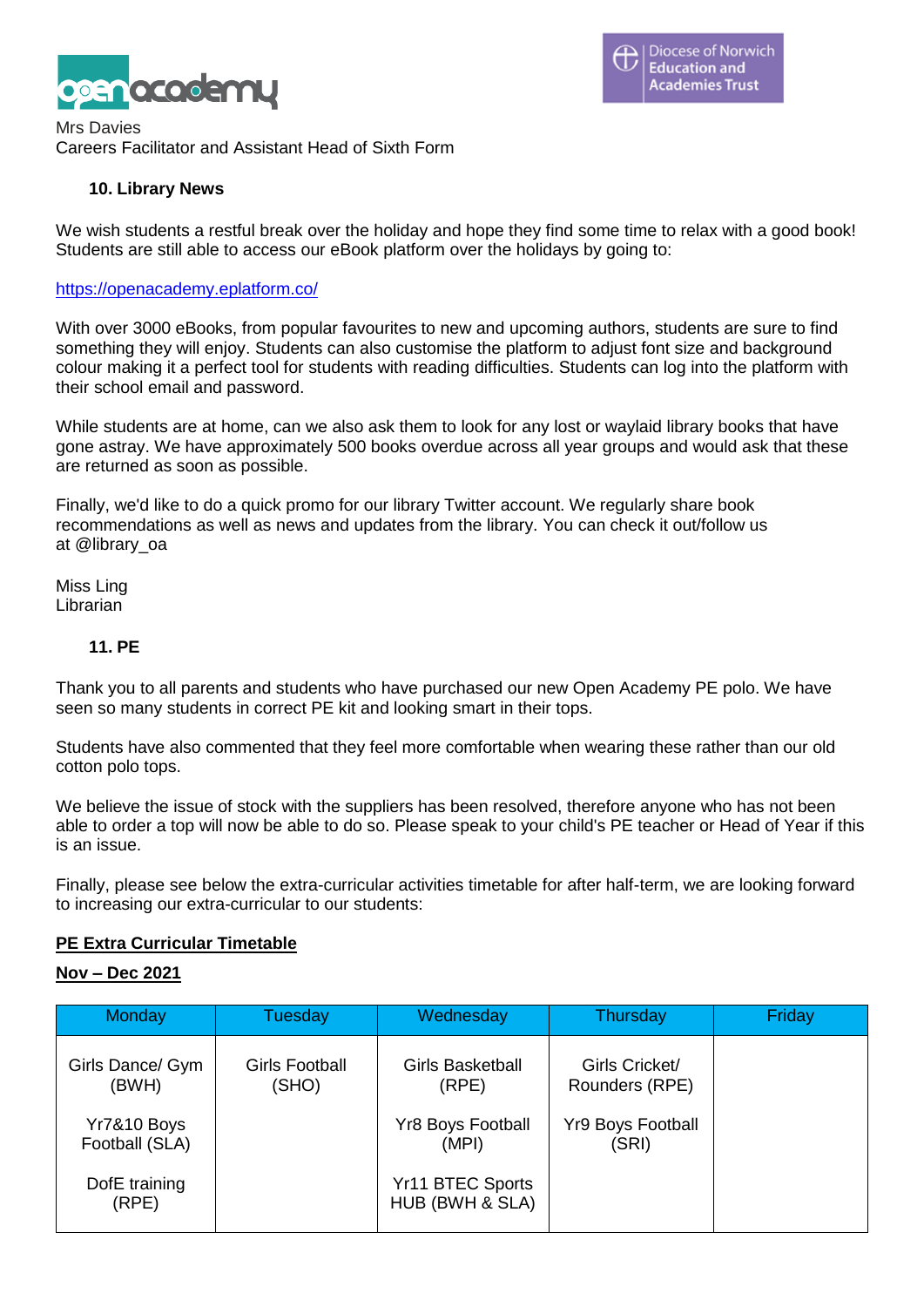

All clubs are 15:00-16:15.

When we have fixtures, these sessions will be cancelled and notifications will be sent home to inform parents of any information including times and location.

## **12. Attendance**

| 12/13 CAN                  | 87.73%  |         |
|----------------------------|---------|---------|
| 12 JTH                     | 87.74%  |         |
| 13 LWK                     | 68.28%  |         |
| C7 KLI                     | 94.01%  |         |
| D7 MKN                     | 95.24%  |         |
| R7 CSM                     | 91.52%  |         |
| SRB 7 EOK                  | 100.00% |         |
| <b>I7 CHA</b>              | 88.16%  |         |
| C8 ABR                     | 93.60%  |         |
| D8 NWA                     | 94.69%  |         |
| 18 KMU                     | 84.06%  |         |
| R8 SNA                     | 91.35%  |         |
| SRB 8 EOK                  | 87.50%  |         |
| C <sub>9</sub> AED         | 89.14%  |         |
| D9 LGA                     | 88.55%  |         |
| 19 RPH                     | 87.06%  |         |
| R9 NST                     | 87.06%  |         |
| SRB 9 EOK                  | 90.00%  |         |
| C <sub>10</sub> TTH        | 80.68%  | Year 7  |
| D10 ATH                    | 79.77%  | Year 8  |
| <b>110 SMC</b>             | 84.47%  | Year 9  |
|                            |         | Year 10 |
| R <sub>10</sub> BLU        | 82.52%  | Year 11 |
| <b>SRB 10</b>              |         | Year 12 |
| EOK<br>C <sub>11</sub> KST | 60.00%  | Year 13 |
| D11 SMU                    | 84.81%  | Year 14 |
|                            | 88.22%  |         |
| <b>111 ERO</b>             | 68.23%  |         |
| R <sub>11</sub> SRI        | 84.66%  |         |

| Year 7  | 92.25% |
|---------|--------|
| Year 8  | 90.52% |
| Year 9  | 87.95% |
| Year 10 | 81.26% |
| Year 11 | 81.20% |
| Year 12 | 87.47% |
| Year 13 | 70.57% |
| Year 14 | 86.00% |
|         |        |
|         |        |

Please see the abovementioned attendance data for the last two weeks for period 4 October 2021 to 15 October 2021 inclusive. Well done to the winning tutor group/s from each year group and SRB, who will be awarded the attendance trophy.

## **Leavers**

Today, we say goodbye to Elsie Auger, Year 9, who is transferring schools. She will be starting at CNS after the half term break. We wish her well.

Mrs Ganson Attendance Officer